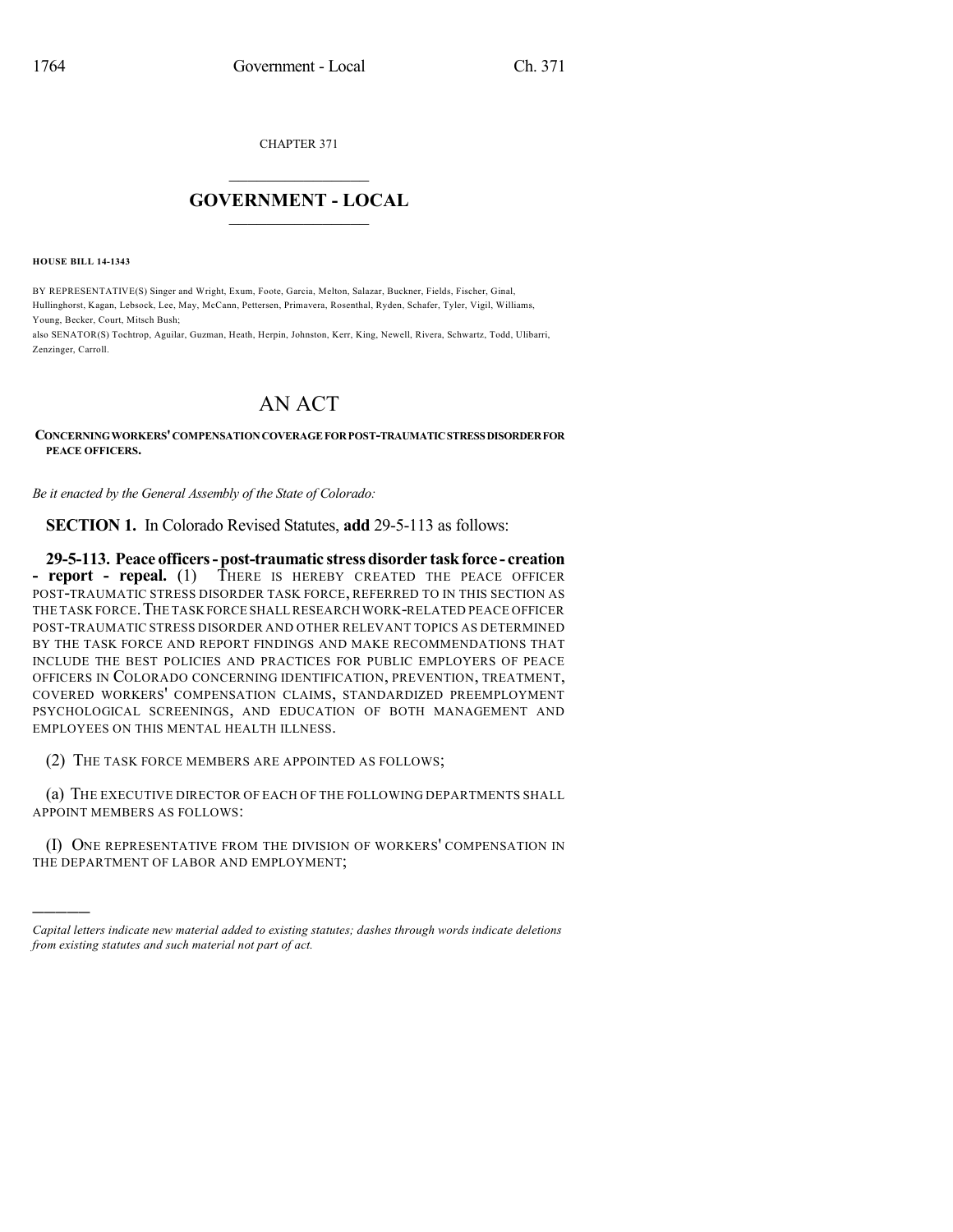(II) TWO REPRESENTATIVES FROM THE DEPARTMENT OF PUBLIC SAFETY;

(III) ONE REPRESENTATIVE FROM THE DEPARTMENT OF CORRECTIONS;

(IV) TWO REPRESENTATIVES FROM THE DEPARTMENT OF PERSONNEL AND ADMINISTRATION; AND

(V) ONE REPRESENTATIVE FROM THE DEPARTMENT OF HUMAN SERVICES.

(b) THE PRESIDENT OFTHE BOARD OF THE COUNTY SHERIFFS OF COLORADO SHALL APPOINT TWO REPRESENTATIVES OF THE COUNTY SHERIFFS.

(c) THE EXECUTIVE DIRECTOR OF THE BOARD OF THECOLORADO ASSOCIATION OF CHIEFS OF POLICE SHALL APPOINT TWO REPRESENTATIVES OF THE ASSOCIATION.

(d) THE PRESIDENT OF THE COLORADO FRATERNAL ORDER OF POLICE SHALL APPOINT TWO REPRESENTATIVES OF THE ORGANIZATION.

(e) THE PRESIDENT OF THE ASSOCIATION OF COLORADO STATE PATROL PROFESSIONALS SHALL APPOINT ONE MEMBER FROM ITS ORGANIZATION.

(f) THE EXECUTIVE DIRECTOR OF THE COLORADO MUNICIPAL LEAGUE SHALL APPOINT ONE REPRESENTATIVE OF THE MUNICIPAL LEAGUE.

(g) THE EXECUTIVE DIRECTOR OF COLORADO COUNTIES, INCORPORATED SHALL APPOINT ONE REPRESENTATIVE OF COLORADO COUNTIES, INCORPORATED.

(h) THE EXECUTIVE DIRECTOR OF THE COLORADO BAR ASSOCIATION SHALL APPOINT ONE ATTORNEY WITH EXPERTISE AND EXPERIENCE IN WORKERS' COMPENSATION AND EMPLOYMENT LAW.

(i) THE PRESIDENT OF THE COLORADO PSYCHIATRIC SOCIETY SHALL APPOINT A PSYCHIATRIST WHO IS A MEMBER OF THE SOCIETY AND WHOSE PRIMARY AREA OF PRACTICE INCLUDES POST-TRAUMATIC STRESS DISORDER.

(j) THE PRESIDENT OF THE COLORADO PSYCHOLOGICAL ASSOCIATION SHALL APPOINT ONE POLICE PSYCHOLOGIST LICENSED PURSUANT TO PART 3 OF ARTICLE 43 OF TITLE 12,C.R.S., WHOSE PRIMARY AREA OF PRACTICE INCLUDES THE DIAGNOSIS AND TREATMENT OF POST-TRAUMATIC STRESS DISORDER.

(k) THE PRESIDENT OF THE COLORADO POLICE PROTECTIVE ASSOCIATION SHALL APPOINT ONE REPRESENTATIVE OF THE ASSOCIATION.

(3) THE GOVERNOR SHALL APPOINT A TASK FORCE MEMBER WHO IS A REPRESENTATIVE OF AN EXECUTIVE DEPARTMENT TO SERVE AS A CO-CHAIR OF THE TASK FORCE, AND THE TASK FORCE MEMBER APPOINTED BY THE PRESIDENT OF THE FRATERNAL ORDER OF POLICE SHALL SERVE AS A CO-CHAIR OF THE TASK FORCE.

(4) (a) THE TASK FORCE SHALL MEET NO LATER THAN JULY 1, 2014, AND AT LEAST FOUR TIMES THEREAFTER AS NECESSARY TO COMPLETE ITS DUTIES. THE